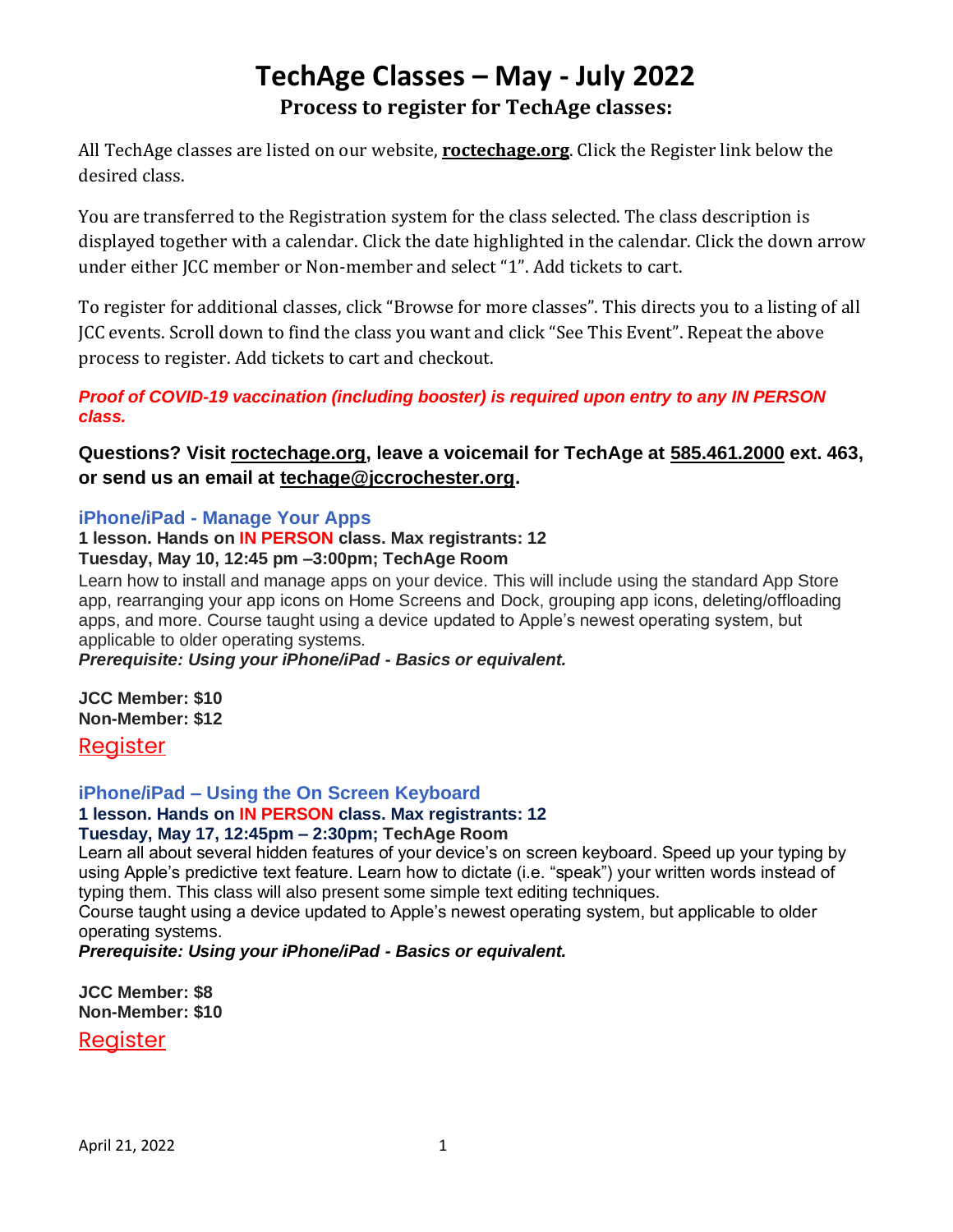### **iPhone/iPad – Get Organized: Contacts**

**1 lesson. Hands on IN PERSON class. Max registrants: 12**

**Tuesday, May 24, 12:45 pm –2:30pm; TechAge Room**

Learn how to manage contact data. This includes, phone numbers, email addresses, home address, etc. Course taught using a device updated to Apple's newest operating system but applicable to older operating systems.

*Prerequisite: Using your iPhone/iPad - Basics or equivalent.*

**JCC Member: \$8 Non-Member: \$10**

**[Register](https://ci.ovationtix.com/35684/production/1036871)** 

#### **iPhone/iPad – Upload your Digital Photos to iCloud**

### **1 lesson. Hands on IN PERSON Workshop. Max registrants: 6 Wednesday, May 18, 1:45pm –3:30pm; TechAge Room**

Everyone took photos prior to having a smartphone! Those older photos may be stored on our computers in a digital format. This class will teach you how to upload these photos to your iCloud Photo Library so they may be viewed and organized in the standard Photos app for iPhones and iPads. You will also learn how to update the date and location associated with these uploaded photos. Finally, we will review the People album feature and ensure the faces in these uploaded photos can be identified and grouped accurately. Course taught using a device updated to Apple's newest operating system, iOS 15. *Prerequisite: Using your iPhone or iPad updated to iOS 15 – Organizing Photos & Videos or equivalent. Must bring your own laptop computer to class.*

**JCC Member: \$8 Non-Member: \$10**

**[Register](https://ci.ovationtix.com/35684/production/1122227)** 

### **iPhone/iPad - Organizing Photos & Videos 2 lessons. Hands on IN PERSON class. Max registrants: 12 Wednesdays, June 1 & June 8, 1:45pm – 3:30pm; TechAge Room**

Using the standard Photos App, learn how to browse your photos/videos in several ways, enter captions, organize them into albums, search for them, and share them with friends and family. Learn how your photos can be organized in multiple ways, e.g. by **person** in the People Album, by **location** in the Places Album. You will also learn options for storing your images and syncing them across devices.

Course taught using a device updated to Apple's newest operating system, iOS 15.

*Prerequisite: Using your iPhone or iPad updated to iOS15 - Basics or equivalent.*

**JCC Member: \$15 Non-Member: \$18**

[Register](https://ci.ovationtix.com/35684/production/1036875)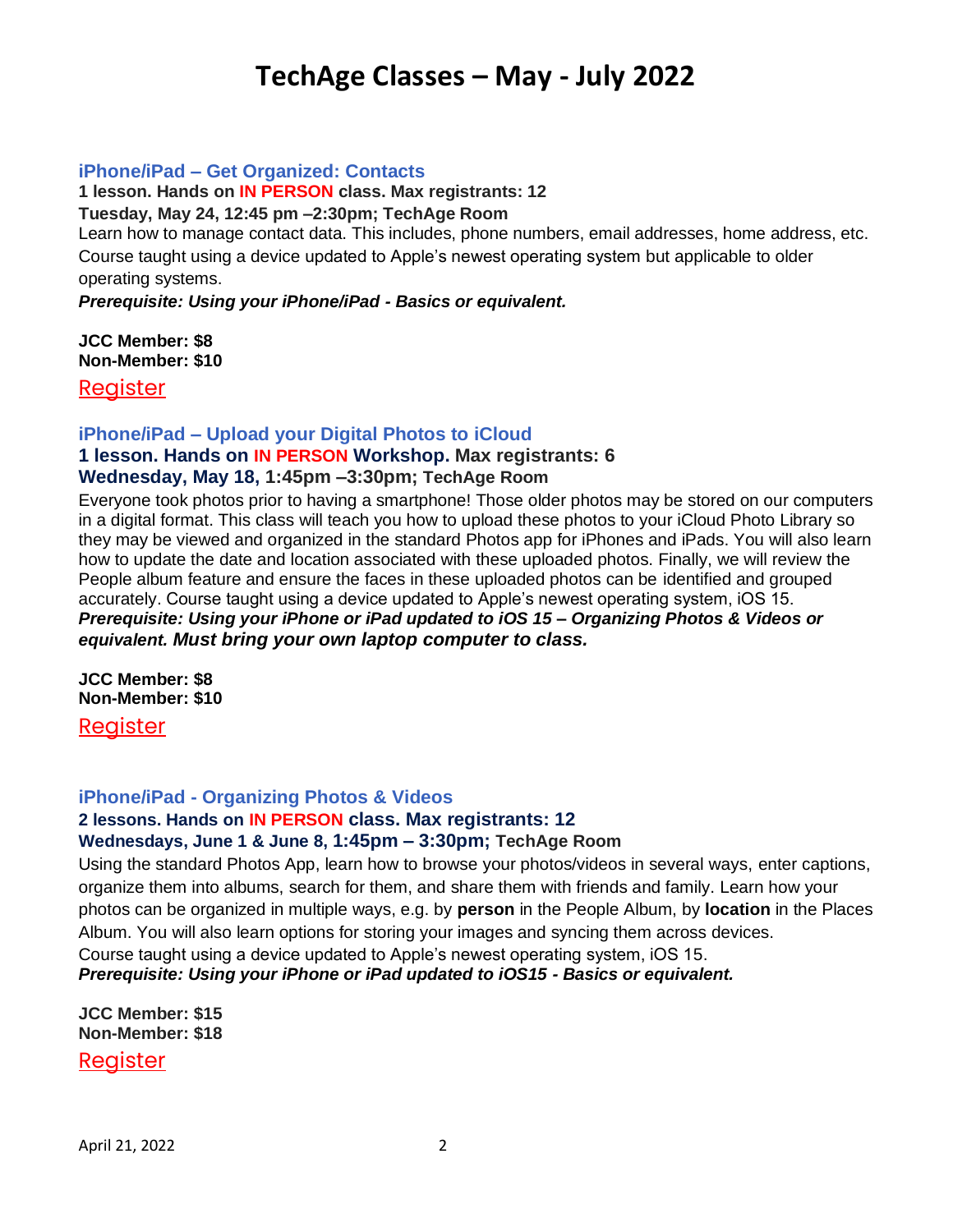### **iPhone/iPad – Advanced Organizing Photos & Videos**

### **1 lesson. Hands on IN PERSON class. Max registrants: 12**

#### **Wednesday, June 15, 1:45pm – 3:30pm; TechAge Room**

Using the standard Photos App, this class introduces you to the various features in the For You view including Memories, Feature Photos plus you will learn how to use the custom album folder feature. The class also further reinforces how to manage your People album. An introduction to Shared Albums is also included.

Course taught using a device updated to Apple's newest operating system, iOS 15. *Prerequisite: Using your iPhone or iPad updated to iOS15– Organizing Photos & Videos or equivalent.*

**JCC Member: \$8 Non-Member: \$10**

[Register](https://ci.ovationtix.com/35684/production/1047847)

### **iPhone/iPad – Customize the Look of your Home Screen**

#### **1 lesson. Hands on IN PERSON class. Max registrants: 12 Tuesday, June 7, 12:45pm –2:30pm; TechAge Room**

Learn how to customize the display of your app icons on your Home Screen for a more decluttered look and easier access. Replace app icons with widgets that provide more useful information. Understand the usefulness of the App Library. Review several settings to customize the screen display to your liking. Course taught using a device updated to Apple's newest operating system, iOS 15. *Prerequisite: Using your iPhone or iPad updated to iOS 15 - Basics or equivalent.*

**JCC Member: \$8 Non-Member: \$10**

**[Register](https://ci.ovationtix.com/35684/production/1036874)** 

### **iPhone/iPad – Texting Using the Messages App**

## **1 lesson. Hands on IN PERSON class. Max registrants: 12**

### **Tuesday, June 14, 12:45pm – 3:00pm; TechAge Room**

Using the standard Messages App, learn how to text with special effects, insert photos, use emojis and more. You will also learn how to save photos received in text messages, copy or forward texts, send or receive an audio text and much more.

Course taught using a device updated to Apple's newest operating system, iOS 15.

*Prerequisite: Using your iPhone or iPad updated to iOS15 - Basics or equivalent.*

**JCC Member: \$10 Non-Member: \$12**

**[Register](https://ci.ovationtix.com/35684/production/1040336)**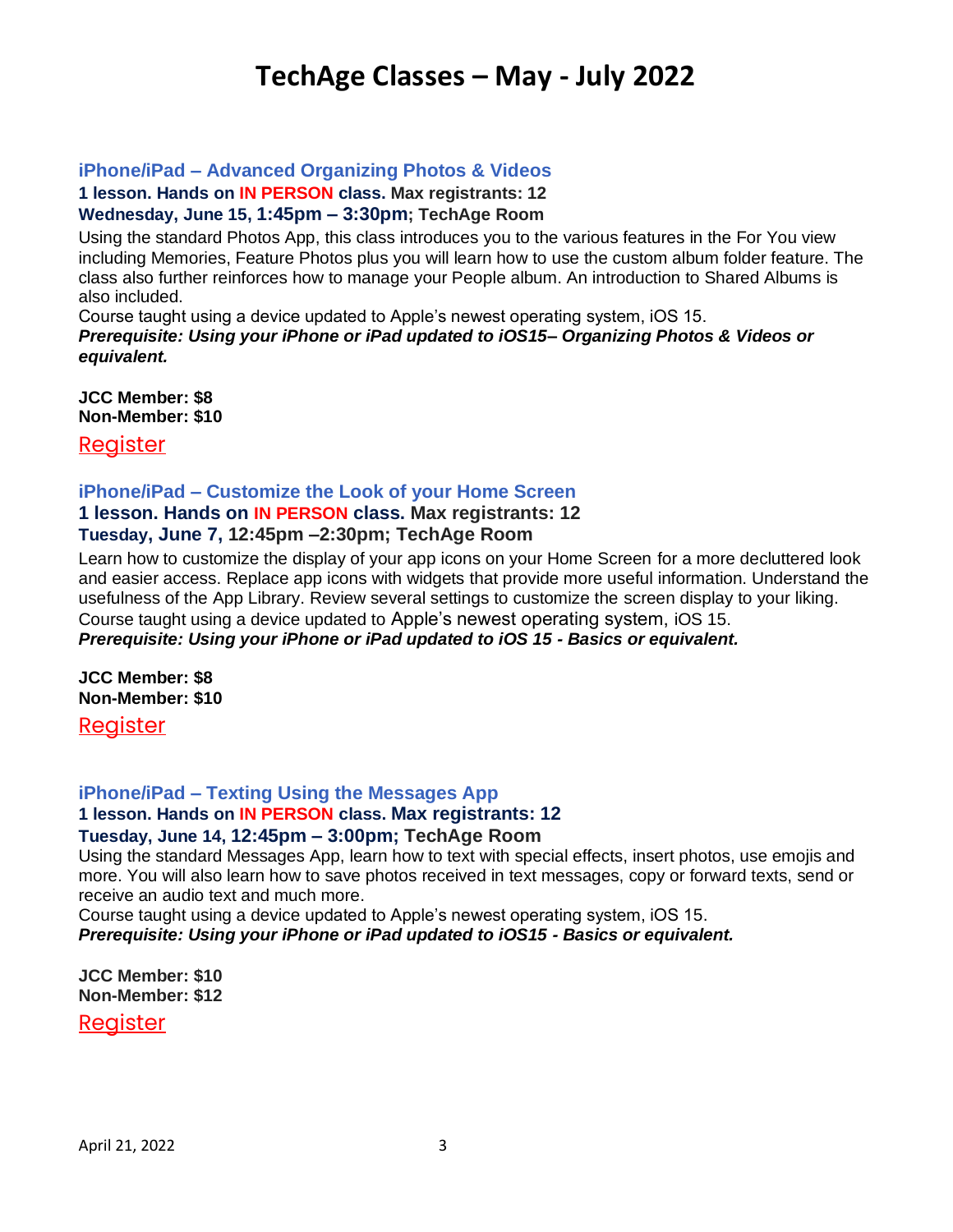### **iPhone/iPad – More Texting Using the Messages App**

### **1 lesson. Hands on IN PERSON class. Max registrants: 12**

#### **Tuesday, June 21, 12:45pm – 3:00pm; TechAge Room**

Using the standard Messages app, learn more advanced tools including how to create and then use your own Memoji in texts, assign your own photo or emoji to be sent with your texts, use and manage Group messages, and more.

Course taught using a device updated to Apple's newest operating system, iOS 15.

*Prerequisite: Using your iPhone or iPad updated to iOS 15 – Texting Using the Messages App or equivalent.*

**JCC Member: \$10 Non-Member: \$12**

[Register](https://ci.ovationtix.com/35684/production/1047848)

### **iPhone/iPad – Tips & Tricks**

### **1 lesson. Hands on IN PERSON class. Max registrants: 12**

#### **Tuesday, July 12, 12:45–3:00pm; TechAge Room**

This course presents useful "tips & tricks" to make your device easier to use and more useful to you. Learn about several new features or shortcuts. This class includes several enhancements introduced in iOS 15.

Course taught using a device updated to Apple's newest operating system, iOS 15. *Prerequisite: Using your iPhone or iPad updated to iOS15 - Basics or equivalent.*

**JCC Member: \$10 Non-Member: \$12**

[Register](https://ci.ovationtix.com/35684/production/1040337)